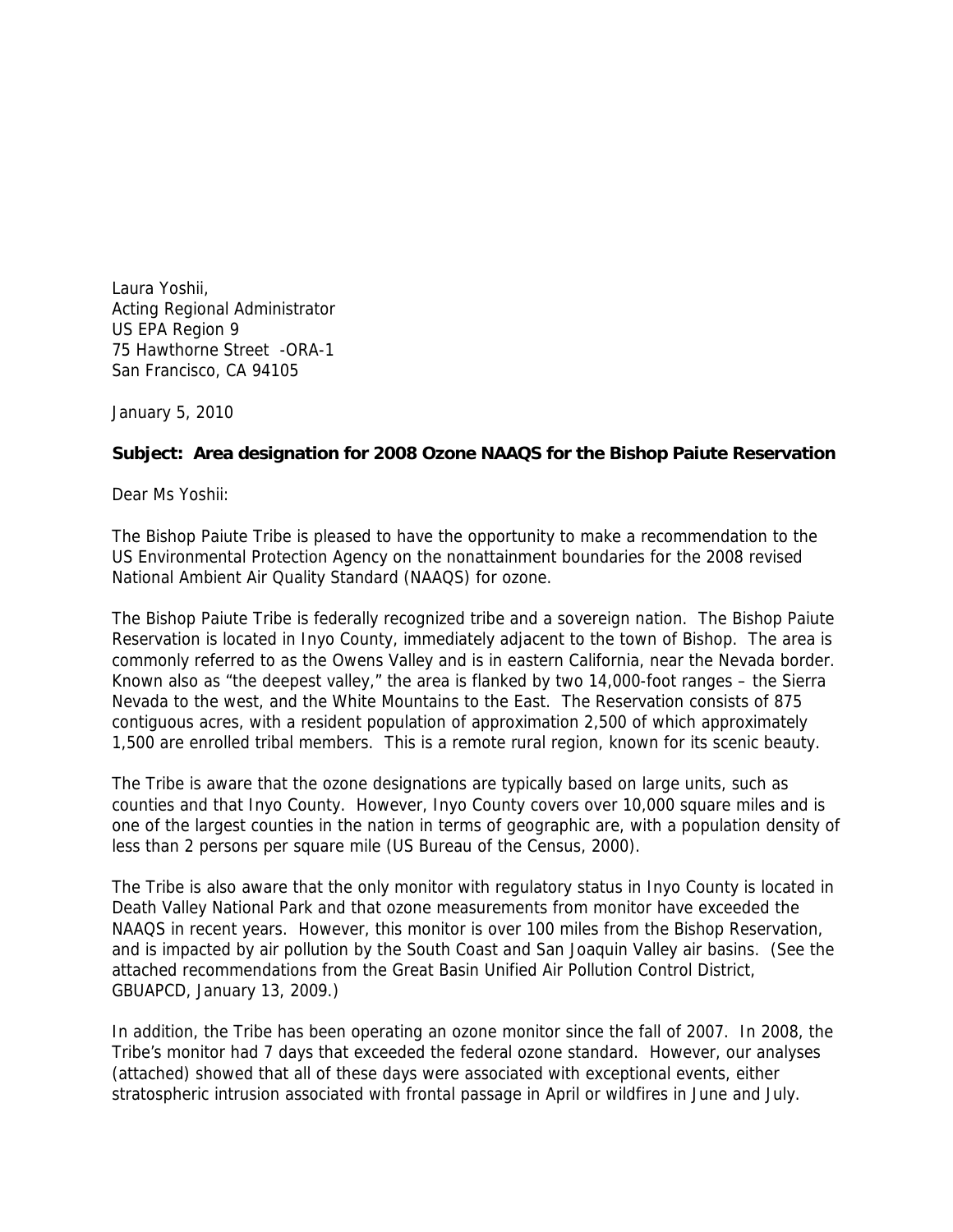In view of the large size of the county, the distance from the nearest regulatory monitor, analyses of the Tribe's own data, and the recommendations of the Great Basin Unified Air Pollution Control District, the Bishop Tribe is recommending that the Bishop Paiute Reservation be designated as attainment/unclassifiable for ozone. A detailed discussion of the 9 factors is given below.

## **Review of the 9 factors for evaluating non-attainment boundaries**

The staff of the Tribe's Environmental Management Office and Air Quality Program has reviewed the 9 factors recommended by EPA for evaluating non-attainment boundaries. The results of their investigations are summarized below. The order of the factors has been modified so that some of the most important considerations are discussed first.

## Geography and Topography

Geography is discussed first due to the remote location of the Bishop Paiute Reservation. Figures 1a through 1c shows the location at increasing levels of detail. As noted earlier, the Reservation is located in a remote, rural region of Inyo County, on the California-Nevada border (Figure 1A). The area is flanked by 14,000-foot mountain ranges to the East and to the West (Figure 1B). These mountain ranges substantially limit transport (discussed below). The typical pattern of diurnal winds is upslope through the valley in the morning and downslope in the afternoon. During frontal passage, the region may experience extreme winds and barometric changes (also discussed below). The Reservation is immediately adjacent to the town of Bishop (Figure 1C).

FIGURE 1A. The Bishop Paiute Reservation is located in Eastern California, near the California-Nevada Border

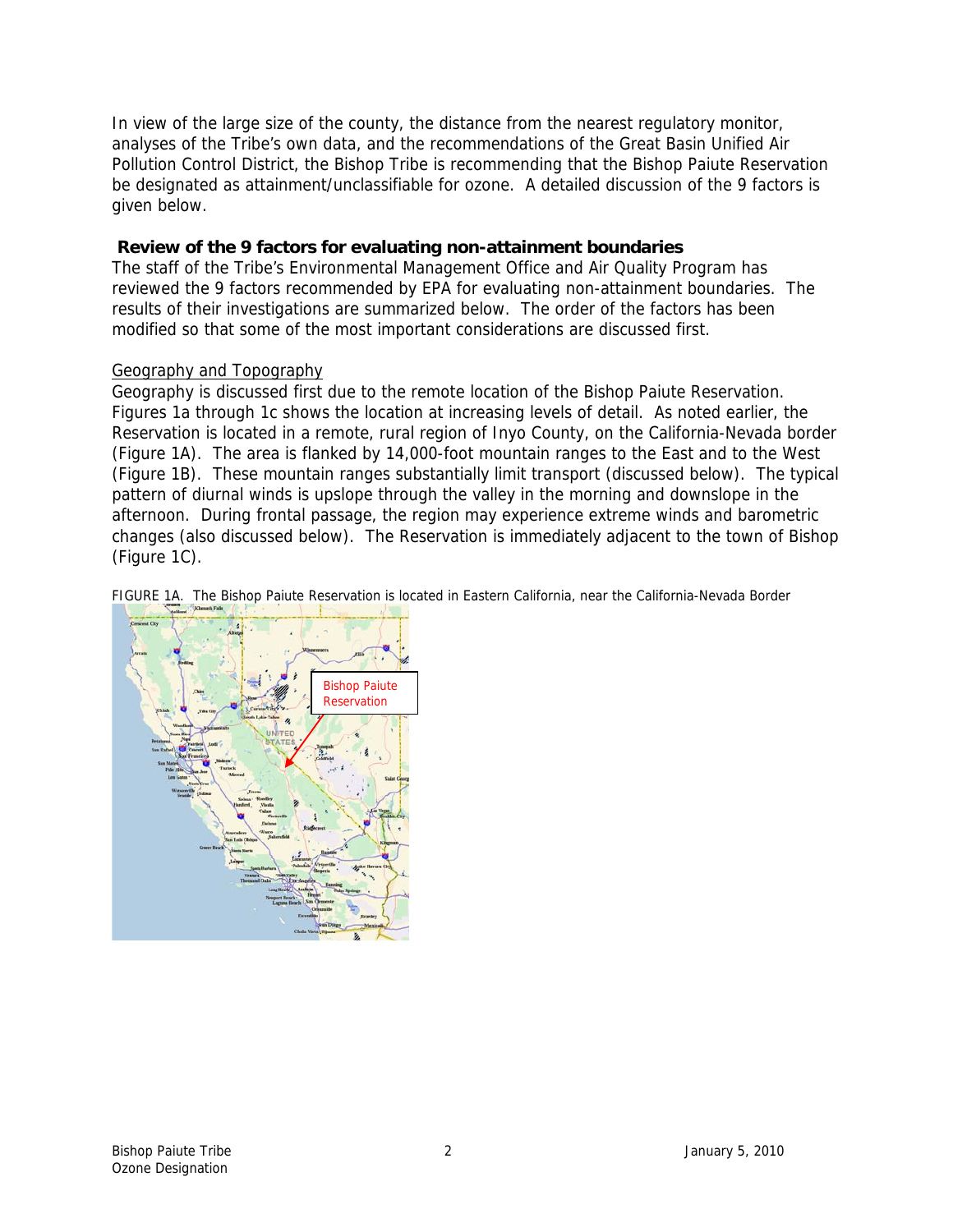FIGURE 1B. This region, known as the Owens Valley, is also called the "deepest valley." It is located at an elevation of approximately 4,000ft. It is located between two 14,000ft mountain ranges, he Sierra Nevada rise to the West and the White Mountains to the East.



FIGURE 1C. The Bishop Paiute Reservation is comprised on 875 contiguous acres and is located immediately West of the Town of Bishop in Inyo County, California.



The Reservation operates an ozone monitor, located in the Environmental Management Office. However, the nearest regulatory ozone monitor is located in Death Valley, approximately 100 miles away, as the crow flies. Curiously, this monitor is sometimes known as the "Bishop" monitor probably because "Bishop" is the name attached to the US Census micrometropolitan area that comprises Inyo County. Figure 1D shows the location of the Death Valley monitor and even more distant Trona monitor in relation to Bishop. The figure also reveals, the presence of a number of substantial terrain features between Bishop and the two closest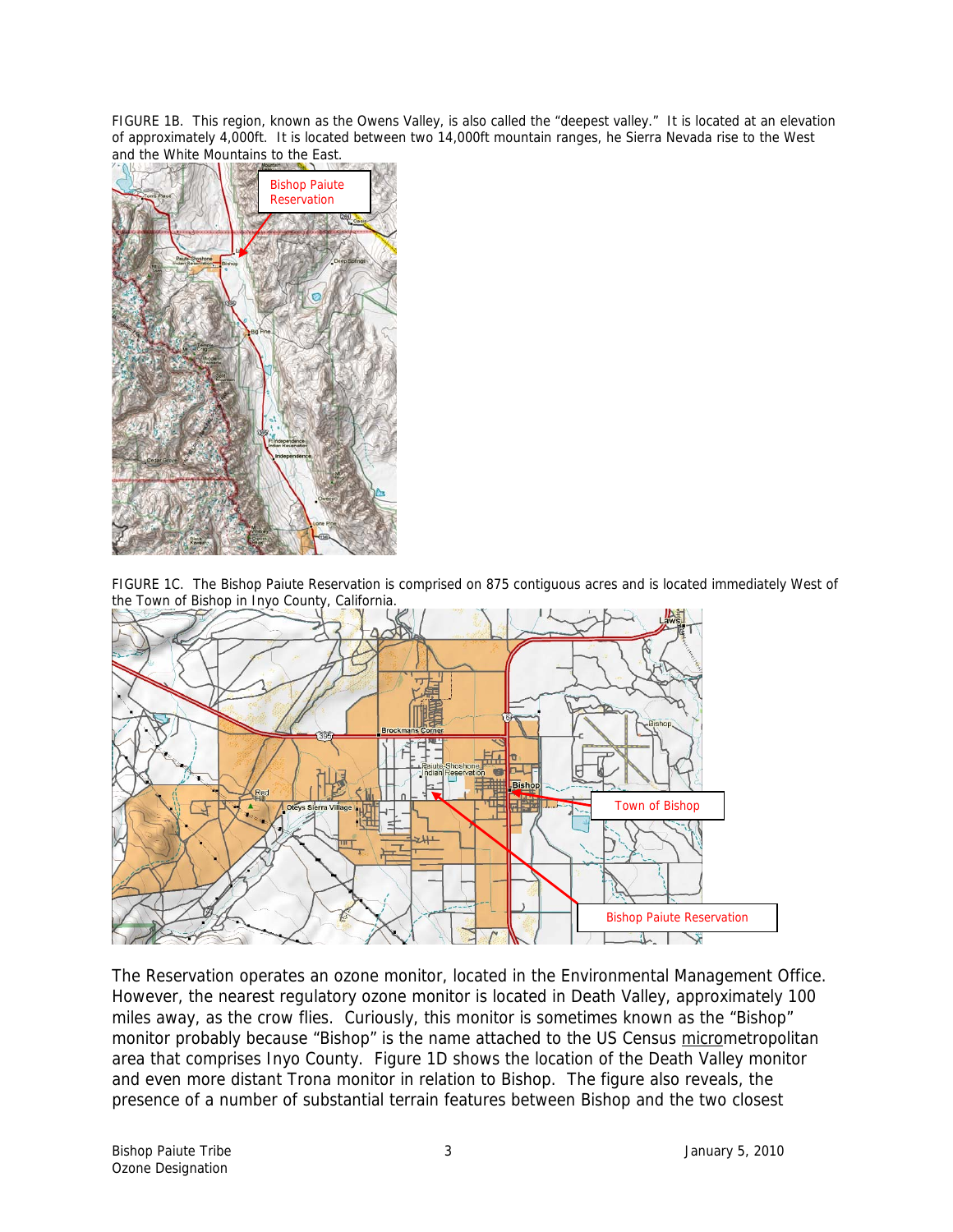monitors. The Tribe contends that the data from these monitors are not representative of air quality on the Bishop Paiute Reservation.





### Air Quality Data

The attached analysis prepared by GBUAPCD reviews the data from the nearest regulatory site, located at Death Valley National Park and concluded that the exceedances at this site for the period 2004 to 2008 could not be attributed to sources from the northwestern portion of Inyo county. Figures 1A-D, just reviewed show the location of the Bishop Paiute Reservation in relation to the nearest monitors, and the intervening terrain. The Tribe contends that the data from these monitors is not representative of the Bishop Paiute Reservation.

In 2008, the Tribe's own monitor had 7 days that exceeded the 8-hour NAAQS for ozone. However, our analyses have shown that the 4 days in April were due to extreme meteorological conditions, associated with frontal passage and the 2 days in June and 1 in July were due to forest fires. (See attached reports.) The Tribe believes that the April exceedances were due to stratospheric intrusion due to the meteorological conditions and do not reflect transport because April is characteristically a low ozone month. The June and July wildfires in California are well documented. The Tribe contends that these exceedances should be classified as exceptional events. Once theses exceptional events are removed, the Bishop Reservation has no exceedances of the federal standard.

### Meteorology and Transport

While transport of ozone from the South Coast and San Joaquin air basins is not impossible, the Tribe's data for 2008 do not indicate that such transport has been sufficient to lead to exceedances of the NAAQS. As noted earlier, the exceedances observed were all associated with unusual natural events, some associated with the unusual regional meteorology associated with the Sierra Nevada. (See attached reports.)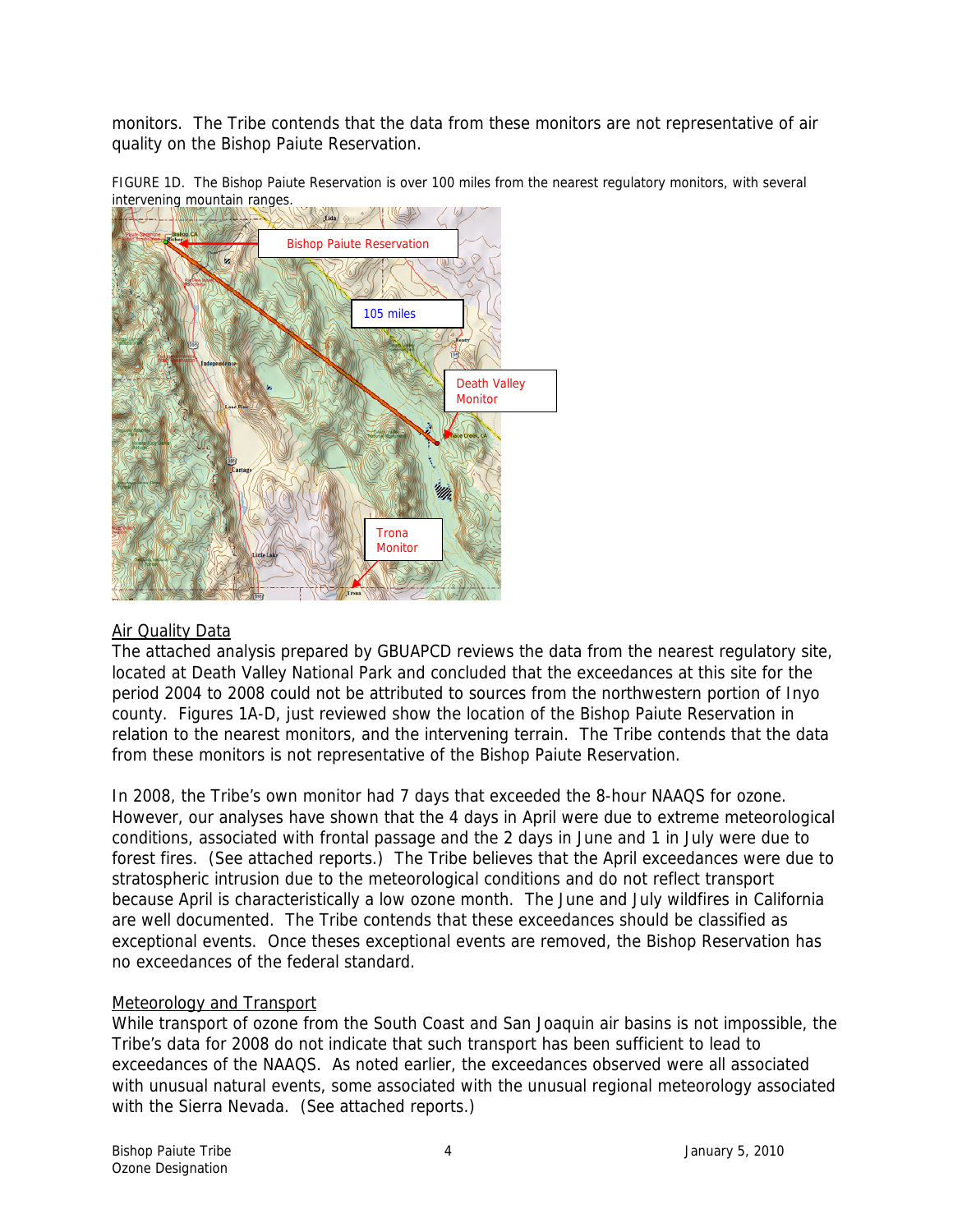### Emissions Data

Because only 2 percent of the land in Inyo County is privately held, the remainder being owned by the Los Angeles Department of Water and Power, the US Forest Service, and the Bureau of Land Management, the population is extremely sparse with only 17,945 people living in the county in 2000 according to the US Census. There is little industry and no Title V sources. The principal source of emissions for ozone is primarily from motor vehicles traveling along Highway 395 which runs the length of the county. US 395 averages 10,000 vehicles per day, most of it from travelers going to and from Reno, NV, to the North and Los Angeles to the South.

### Population Density and Degree of Urbanization

The Bishop Paiute Reservation is located in a remote rural area with extremely low population density.

## Traffic and Commuting Patterns

Due to the remote rural area and low population density, daily commuting involves only a small number of vehicles. Most traffic is from travelers in transit through the county along the North-South route.

### Growth Rates and Patterns

Due to the lack of available privately held land, the county's population is stagnant or declining. According to the US Census Bureau, the Inyo County population declined by nearly 3 percent between 2000 and 2007, the most recent year for which data are available. The Tribe is similarly constrained by an extremely small land base of 875 acres. Tribal assignments are already crowded and housing opportunities are limited. Off-reservation housing is prohibitively expensive and opportunities are extremely limited.

The Tribe operates a small Casino. As with housing and population, opportunities for economic growth are severely constrained. While improvements to the Casino are planned, substantial expansion is unlikely due to the limited local population base and the limited number of visitors who travel along 395.

# Jurisdictional Boundaries

The Bishop Paiute Tribe is a federally-recognized tribe and a sovereign nation. The Reservation is comprised of 875 contiguous acres and is located immediately to the West of the town of Bishop. Both the Bishop Paiute Reservation and the Town of Bishop are located at the extreme North end of Inyo County. The Tribe has an active Air Quality Program and has adopted air quality standards for PM-10, PM-2.5, ozone and carbon monoxide. The Air Quality Program monitors PM-10, PM-2.5, ozone and meteorological conditions. GBUAPCD is responsible for monitoring and regulating air quality in Inyo, Mono and Alpine counties (excluding Tribal lands).

### Level of Control of Emission Sources

Due to the remote nature of the Reservation, low population density and generally good air quality, the Bishop Paiute Tribe does not have an extensive regulatory program for air quality. However, the Air Program does operate a permitting program for open burning and cooperates with various tribal programs to reduce emissions whenever possible.